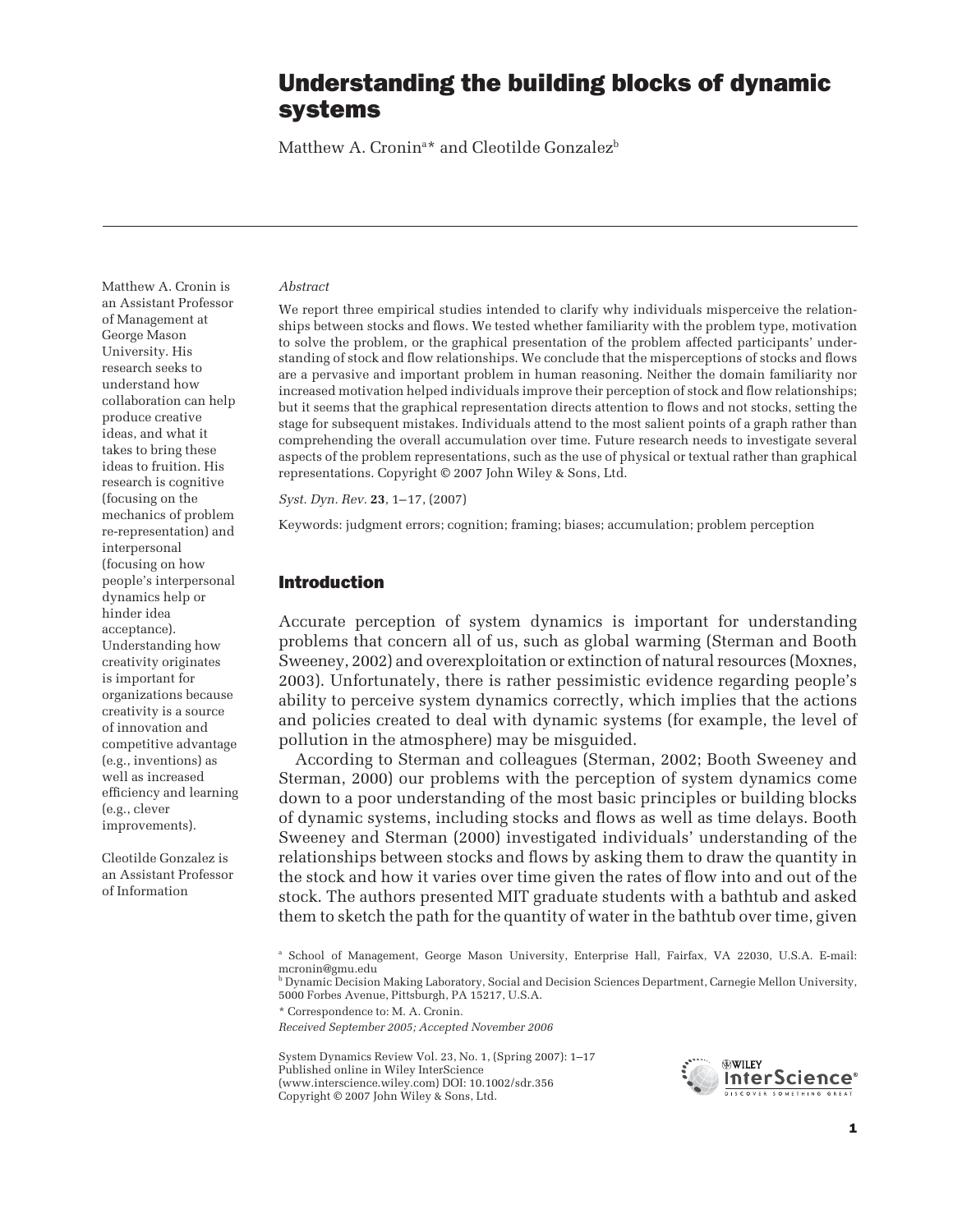Systems and Decision Sciences in the Department of Social and Decision Sciences at Carnegie Mellon University. Her research focuses on cognitive aspects of decision making in dynamic environments. She uses behavioral, computational and brain-imaging approaches to understand how people make decisions in dynamic, complex environments. She is the founder and director of the Dynamic Decision Making Laboratory at Carnegie Mellon (www.cmu.edu/ ddmlab) that currently holds several postdoctoral fellows, researchers and programmers.

the patterns for the inflow and outflow of water. Despite the apparent simplicity of this task the authors found that only 36% of the students answered correctly.

In follow-up research Sterman (2002) developed another task (see Figure 1). This task presented individuals with a graph showing the rate at which people enter and leave a department store. Individuals were asked four questions. The first two questions tested whether individuals could determine the difference between lines indicating the number entering and leaving the store (whether they could read the graph). The last two questions tested their understanding of the stock level given the flows. To determine when there is the most and the least people in the store students need to understand that the number of people in the store accumulates with the flow of people entering minus the flow of people leaving the store. In Figure 1, the most people are in the store at the point where the two curves cross. Although 94% of students answered the first two questions correctly, only 42% answered the last two questions correctly. Again, this study involved highly educated MIT graduate students.

We were intrigued by the results in Sterman and colleagues' studies, and we embarked on a set of studies aimed at understanding why people misunderstand the relationship between stocks and flows. Our purpose was to look deeper into what cognitive functions explain the problems people have diagnosing stock and flow systems. We tested whether the familiarity of the dynamic system (Experiment 1), cognitive effort (Experiment 1), computational difficulty (Experiment 2), and graphical features (Experiment 3) were responsible for the difficulty people have interpreting dynamic systems. Each of these issues has been shown to affect the performance on problem-solving tasks. Familiarity with a domain tends to lead people to construct better mental models of that system (Charness, 1991; Chi *et al.*, 1981); inducing people to think hard about a problem has also been shown to increase the quality of thinking about the problem (Petty and Cacioppo, 1986); computational complexity may overwhelm limited cognitive capacity (Simon, 1979); and finally, people can be misled by the graphical representation of a problem (Budescu *et al.*, 1988; Paich and Sterman, 1993; Pala and Vennix, 2005).

While each of these explanations seems plausible, we found that it was the graphical representation that seemed to be the source of difficulty for participants. At the same time, the lack of effect of familiarity, effort, and computational difficulty also provides clues into how people understand the nature of dynamic systems, and the nature of the thinking errors that cause their misperception.

## Experiment 1

One reason it may be difficult for people to properly analyze stock and flow systems is that the cover story (people entering and leaving a store) suggests an incorrect mental model of the system, and this leads people to incorrect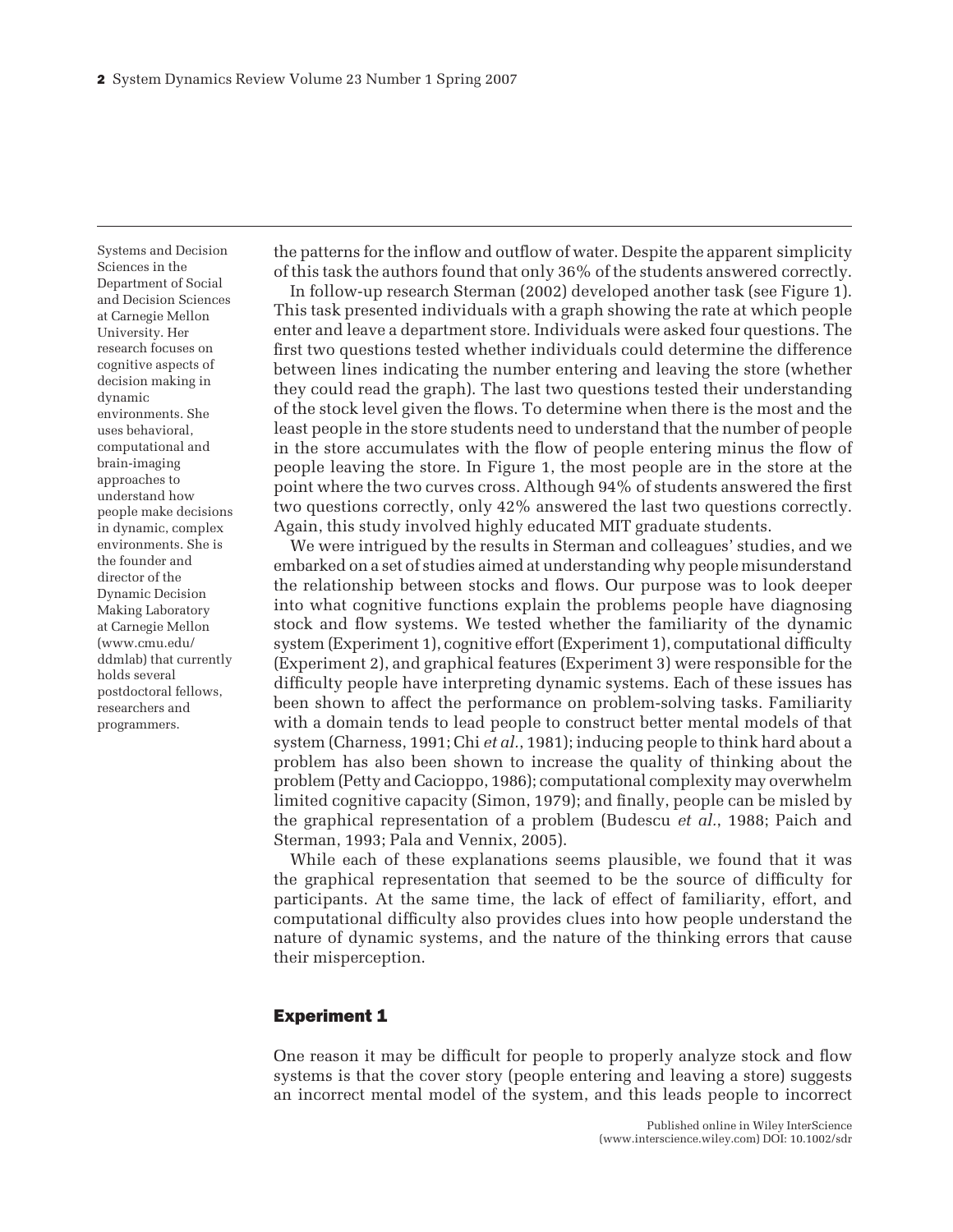

The graph below shows the number of people entering and leaving a department store over a 30 minute period.



Please answer the following questions.

Check the box if the answer cannot be determined from the information provided.

| 1. During which minute did the most people enter the store? |  |  |  |  |
|-------------------------------------------------------------|--|--|--|--|
|                                                             |  |  |  |  |
|                                                             |  |  |  |  |

 $\Box$  Can't be determined Minute

2. During which minute did the most people leave the store?

 $\Box$  Can't be determined

3. During which minute were the most people in the store?

Minute

Minute

 $\Box$  Can't be determined

4. During which minute were the fewest people in the store?

Minute

 $\Box$  Can't be determined

conclusions. One of the first steps in solving a problem is creating a *problem representation*. The representation is "a cognitive structure that corresponds to a given problem . . . constructed by the solver on the basis of domain-related knowledge and its organization" (Chi *et al.*, 1981, p. 131). The representation one creates is based on the initial perception of what the problem is. Rettinger and Hastie (2001) asked participants to decide in essentially the same probabilistic outcomes, but under a different cover story, including a straight gamble, a stock picking task, a grade, or a parking ticket. In these experiments,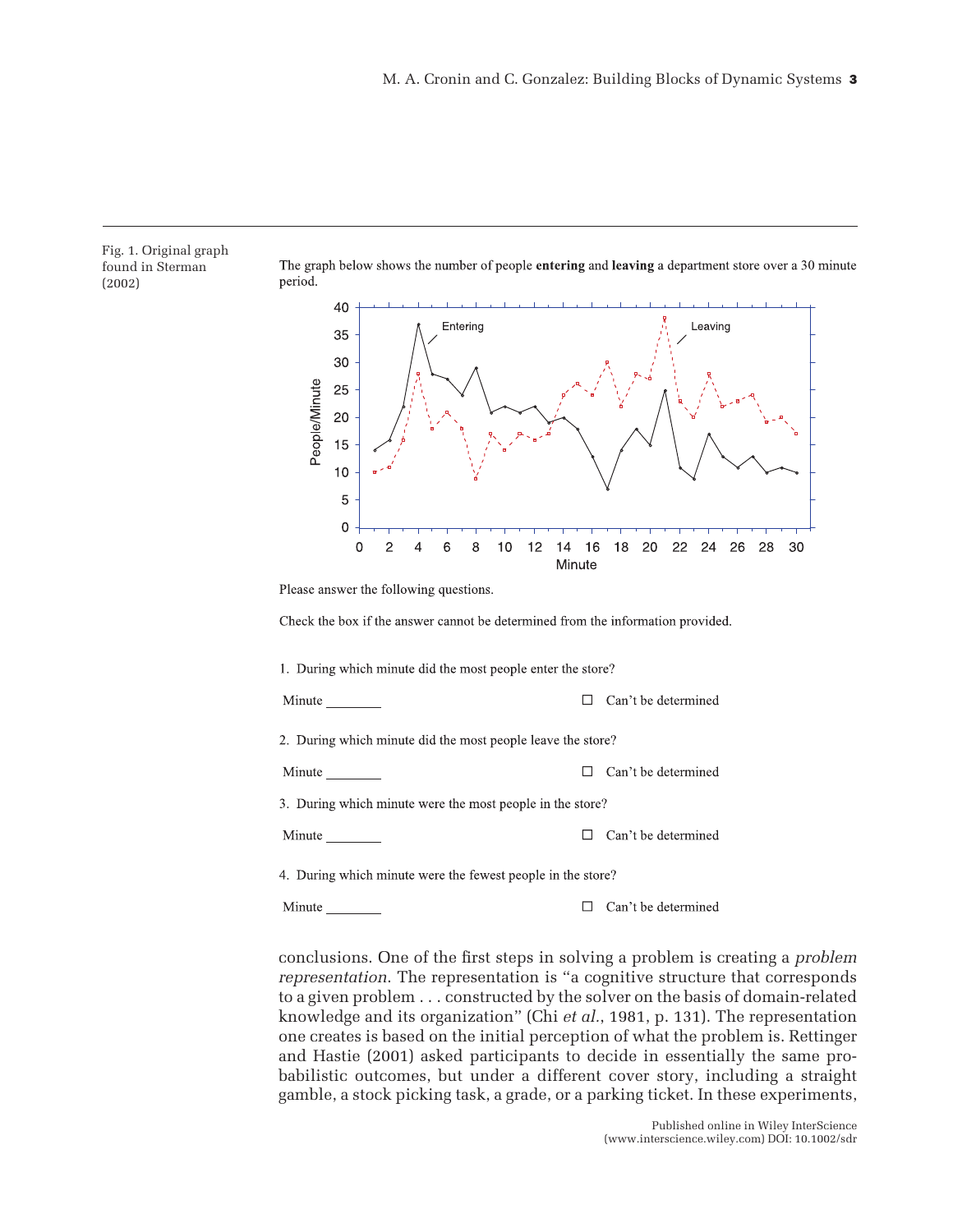the alternate cover stories elicited distinct representations, in turn leading people to perceive the nature of the probabilistic outcome differently, and also changing the decision rules that were used. The cover story can also make certain relationships among parts of the problem easier to perceive. Kotovsky *et al.* (1985) showed how isomorphs of the Tower of Hanoi problem (i.e., problems with identical move and goal structures) were easier or harder to solve based on the attributes of the cover story. Some versions of the problem were easier for participants to keep track of and manipulate because the mental representation of the moves was consistent with people's intuitive knowledge; hence these were easier to solve.

It is possible that Sterman's (2002) task (Figure 1) suggested a representation that did not contain all the components of the system. That is, the rise and fall of people in a store is generally of small concern to people as they visit stores, and so we argue that this representation was not conducive to highlighting the stock part of that system. We therefore conceived a representation where the stock part of the dynamic system was more salient: a bank account. Note that Sterman and Booth Sweeney (2000) used a company's cash flow in one of their experiments, but we wanted to use a simpler version of this problem in an even more familiar and personally relevant context. A bank account is something that everyone will have experience with, because management of one's money is a critical function in people's lives. By giving people a dynamic system where the cover story is both intuitively familiar and where the stock was as salient as the flow, we expected people to be better able to answer questions about the behavior of the dynamic system because the mental representation created should include the stock and its relation to the flows (money going into and out of the account).

Hypothesis 1: People will be better at interpreting graphs of dynamic systems when the system represented is commonly understood in terms of stocks and flows.

Even with the right mental model of the problem, people can make errors if they put little effort into their thinking. Much work has been done on the effect of effort on information processing (Cacioppo and Petty, 1989; Chaiken *et al.*, 1989). The primary finding in this work is that the effort that goes into thinking can actually change the character of thought (Epstien *et al.*, 1996). In the stock and flow task, effort is needed because in order to deduce the level of the stock people must apply rules and knowledge to the graph. It would take effort to use "brute force" to calculate the net flow at each minute and then sum across minutes. Yet even discerning the net flow pattern may take time for people to either search their memory for the appropriate rules of calculus, or to explore the relationships between the flow lines and area between them long enough to see the pattern. At the same time, the graph has enough salient features (the flow peaks and the large net flow differences) so that using superficial cues may seem to provide answers, and if people were not thinking much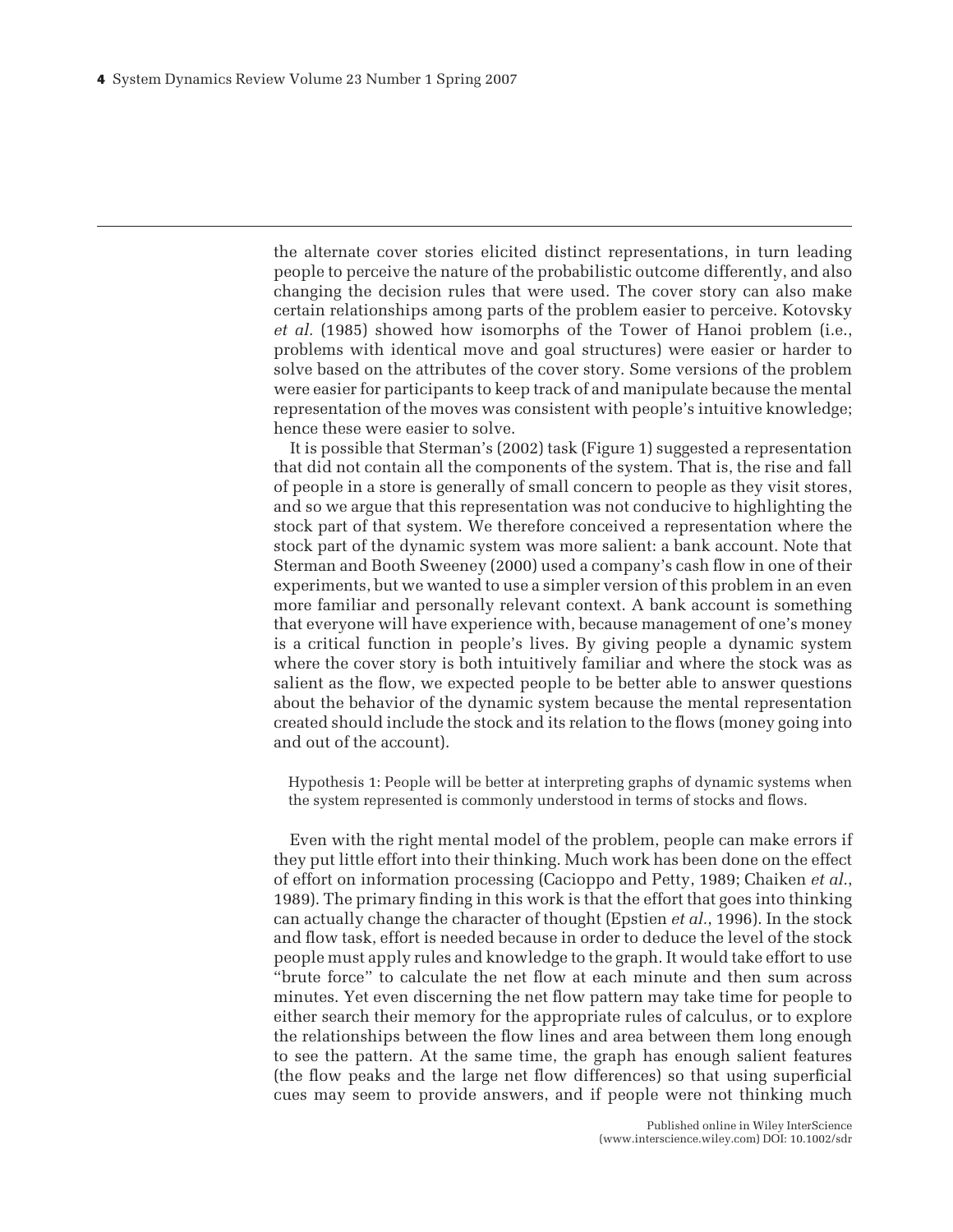about the problem these would seem to suffice. The conclusion is that if one does not think very hard about stock and flow problems, it is easy to get the wrong answer.

It is possible that participants in previous studies used little effort to think about the problem because the problem lacked any personal relevance or they were not prompted to think hard about it. In most persuasion research, telling a participant that their answers will be scrutinized for some self-relevant purpose induces effortful processing (Petty *et al.*, 2001). We therefore wondered if it would be possible to improve people's performance by increasing the effort they spent thinking about the problem. By doing this, we expect people to be less drawn to particular obvious features of the graph, and to spend more time discerning the relationship between the lines (and hence uncovering the stock).

Hypothesis 2: Increased thinking effort will improve performance in understanding dynamic systems.

### *Methods*

Eighty-one students from a private North American university were recruited via advertisements to participate in an experiment for \$5. Participants ranged in age from 18 to 35 years old, were predominantly undergraduates, and approximately half were female. People were randomly assigned to one condition in a 2 (cover story: familiar, unfamiliar)  $\times$  2 (thinking effort: low and high) experimental design. All participants were able to complete the task in less than 10 minutes.

### *Materials and procedure*

In all cases, participants were given a graph with instructions describing the graph and asked to answer four questions (the four questions presented in Figure 1). Students were given either a familiar (checking account) or an unfamiliar (store) cover story.

The description of the graph and the wording of the questions varied depending on the cover story, but the graph was identical to the original Sterman graph (Figure 1). The familiar cover story described money being put into and taken out of a checking account over 30 days; the unfamiliar cover story described people going in and out of a store over 30 minutes. Along with the graph, participants were given the four questions to answer (counterbalanced in their order of presentation). These asked: (1) when the most people [dollars] were in the store [bank account]; (2) when the fewest people [dollars] were in the store [bank account]; (3) when the most people [dollars] went into the store [bank account]; and (4) when the most people [dollars] came out of the store [bank account]. For each question, participants could answer either with the particular minute or "cannot be determined".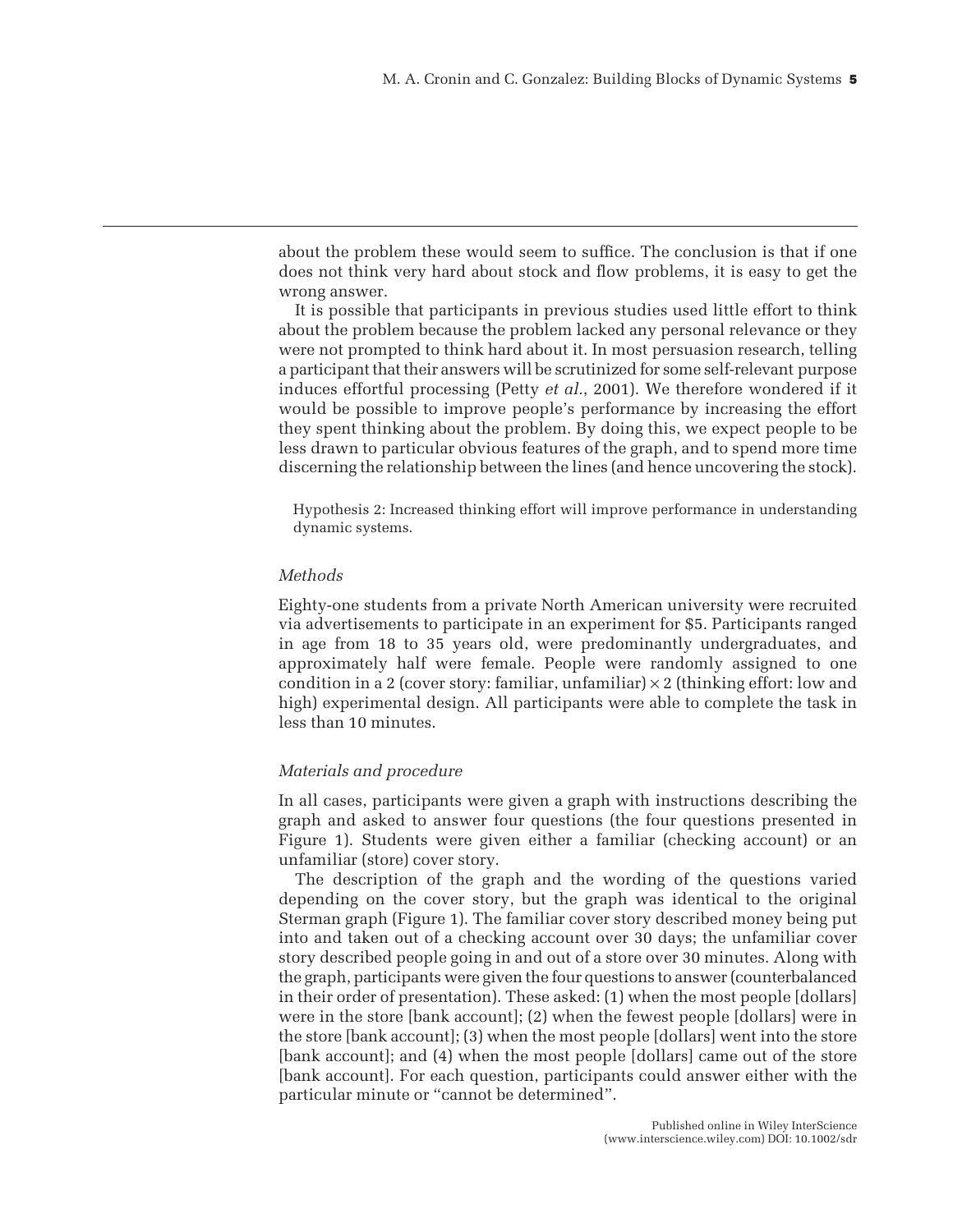In the high-effort condition students were told that their answers would be personally inspected by the researchers and used to gauge the university students' performance to those of other highly ranked schools. Conveying that participant's answers will be examined and used is a common technique in the literature on persuasion to induce effortful processing (for a review see Petty and Wegener, 1998). Individuals in the low-effort condition were not given this information.

### *Results and discussion*

Table 1(a). Percentage responding correctly to each question between conditions in Experiment 1

Responses to each of the questions were coded as right or wrong. Table 1(a) shows the percentage of correct responses for each of the conditions. To compare the effect of cover story and effort level on each response (when did most enter (*enter*), when did most leave (*leave*), when was most full (*full*), when was most empty (*empty*), we used a model-building approach with contrast-coded logistic regressions (Judd and McClelland, 1989) . Two tests were performed, one with and one without an interaction term. Table 1(b) displays these equations. Neither the main effects nor interaction affected the rate of success on any question.

| Cover | Motivation | Questions |       |      |       |  |  |
|-------|------------|-----------|-------|------|-------|--|--|
|       |            | Enter     | Leave | Full | Empty |  |  |
| Store | Low        | 93%       | 93%   | 41%  | 33%   |  |  |
|       | High       | 89%       | 89%   | 33%  | 33%   |  |  |
| Bank  | Low        | 100%      | 100%  | 32%  | 29%   |  |  |
|       | High       | 93%       | 100%  | 43%  | 43%   |  |  |

Table 1(b). Logistic regressions for cover story and motivation predicting success on each question

|              | Enter          |             |                | Leave       |                | Full        |                | Empty       |  |
|--------------|----------------|-------------|----------------|-------------|----------------|-------------|----------------|-------------|--|
|              | Main<br>effect | Interaction | Main<br>effect | Interaction | Main<br>effect | Interaction | Main<br>effect | Interaction |  |
| Cover        | $-1.48$        | $-0.48$     | $-18.83$       | $-19.12$    | 0.15           | $-0.40$     | 0.02           | $-0.40$     |  |
| Motivation   | 1.11           | 18.63       | 0.44           | 0.00        | $-0.13$        | $-0.45$     | $-0.35$        | $-0.60$     |  |
| $C \times M$ |                | $-18.19$    |                | 0.44        |                | 0.77        |                | 0.60        |  |
| $\chi^2$     | 2.705          | 4.122       | 5.125          | 5.125       | 0.166          | 0.720       | 0.481          | 0.814       |  |
| d.f.         | 2              | 3           | 2              | 3           | 2              | 3           | $\overline{2}$ | 3           |  |
| p            | 0.259          | 0.249       | 0.077          | 0.163       | 0.920          | 0.869       | 0.786          | 0.846       |  |

*Note*: Standardized betas are given. None of the effects for cover, motivation, or their interaction are ever significant at *p* < 0.05.

Published online in Wiley InterScience (www.interscience.wiley.com) DOI: 10.1002/sdr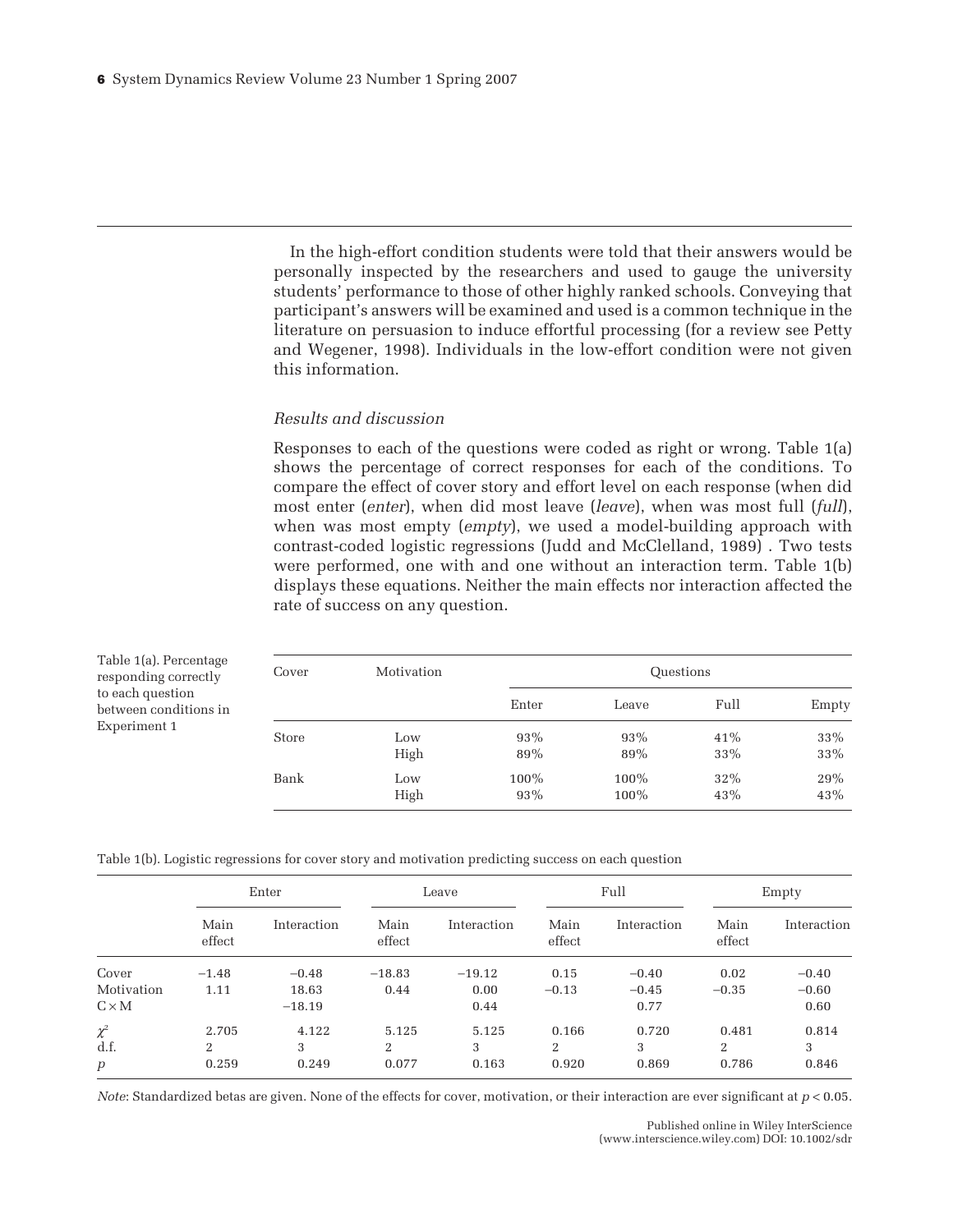Similar to Sterman's (2002) findings, in this experiment neither effort nor the representation suggested by the cover story had any effect on the correct perception of stocks and flows. The fact that putting more effort into thinking had no effect made us wonder about the effectiveness of this manipulation. However, this manipulation has been widely (and effectively) used in persuasion research (Cacioppo and Petty, 1989; Cacioppo *et al.*, 1985; Petty and Cacioppo, 1996), so there is no *a priori* reason to assume that it would have failed in our experiment. As for the cover story, it appeared to have no effect whatsoever.

The results of the first experiment did not support our second hypothesis but did suggest a refinement of our first hypothesis—that people make mistakes because they construct an inappropriate representation of the problem. We initially thought unfamiliarity with the domain was the explanation, but it may be the visual depiction that contributes to the inappropriate representation of the problem. In the next experiment, we tested whether the visual form of the graph would affect the answers people gave.

## Experiment 2

In the previous experiment, we conjectured that the story was what caused people to misinterpret the problem, and that this was the primary source of difficulty for interpreting the stock questions. In this experiment, we examined the effect of the graphical representation of the problem. In particular, we test whether the salient features of the graph, as well as the complexity of the graph, affect how people interpret the stock and flow system.

A common explanation for the difficulty with stock and flow problems is cognitive capacity: the more calculations one has to hold in working memory, the higher the likelihood of error. If this is true, then simplifying the graph should improve participant performance. In the previous experiment, the graph had 30 time periods with noisy flows, so there are many ways to simplify the graph. The first is to reduce the variation in the inflow and outflow. By making the rate of accumulation/depletion constant, it may make it easier for participants to discover the pattern of accumulation/depletion. On the other hand, in the previous experiment, figuring out the answer by mathematical calculation is tedious given that it would involve 30 arithmetical problems. Thus if one made the number of people entering/leaving smaller, and had fewer time periods, "doing the math" would be easier. This could lead to less error for those who chose to do the math in their head, and may make participants more willing to do the manual calculations to get the correct answers to the stock questions.

Hypothesis 3: Participants will be more likely to discover the correct answers when there are fewer points on the graph.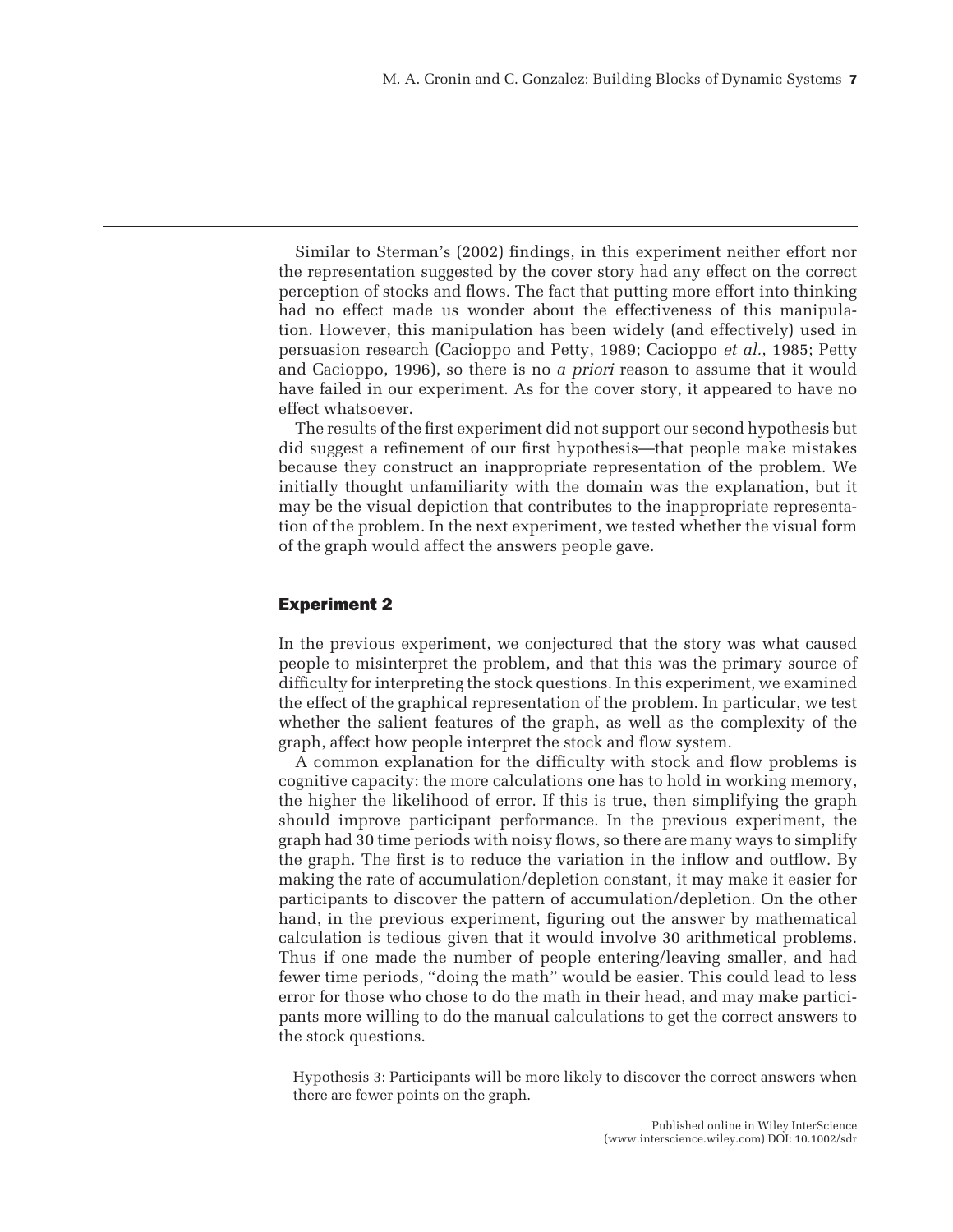While the numerical complexity of the graph may overtax working memory, it may also be that the look of the graph can be misleading. Here, the mistakes do not come from capacity but from answers that seem correct but are not. In looking at the actual answers given in the prior experiment, almost all of the wrong answers for when the store was most full/empty were either the peaks in the individual lines (points 4 and 21 in the original graph, see Figure 1) or the largest differences between flow lines (points 8 and 17 in the original graphs). Visually, these points are the most distinctive and seem to be plausible answers to the questions about the stock (e.g., to think the most people are in the store when there is the greatest difference between those who have entered and those who have left is correct for that point in time). Therefore, we thought removing the easy but wrong answers in a graph may spur people to be more reflective about their answers. Thus we gave individuals either a graph with a distractor point (a peak) or without one. Without a salient highest point, we expect people will not have an easy answer to mindlessly write down for the question about the fullness of the stock.

Hypothesis 4: Participants will be less successful interpreting the graph if it includes a distractor point.

### *Methods*

Seventy-one students from a private North American university were recruited via advertisements to participate in an experiment for \$5. Participant age, level of education, and gender were similar to those in Experiment 1, as they were drawn using the same method from the same university. People who had already participated in Experiment 1 were not allowed to participate in the present one. People were randomly assigned two graphs to analyze. Each graph came from a cell in a 2 (easy/hard)  $\times$  2 (no distractor/distractor) condition.

## *Materials and procedure*

Participants were given two graphs of a dynamic system with instructions describing the graph, and asked to answer the four questions in Figure 1. The questions were identical to those in Experiment 1, but we always used the store as the cover story. The graphs were presented serially, and the order of presentation was counterbalanced. All participants were able to complete the task in less than 10 minutes.

The simple graphs had five points and represented a 5-minute time period. The complex graphs had 21 points and represented a 21-minute time period. Despite the difference in scale, the shape of the graphs was identical between the complex and simple conditions. We used two simple graph shapes (see Figure 2): two parallel lines that increased monotonically over the time period;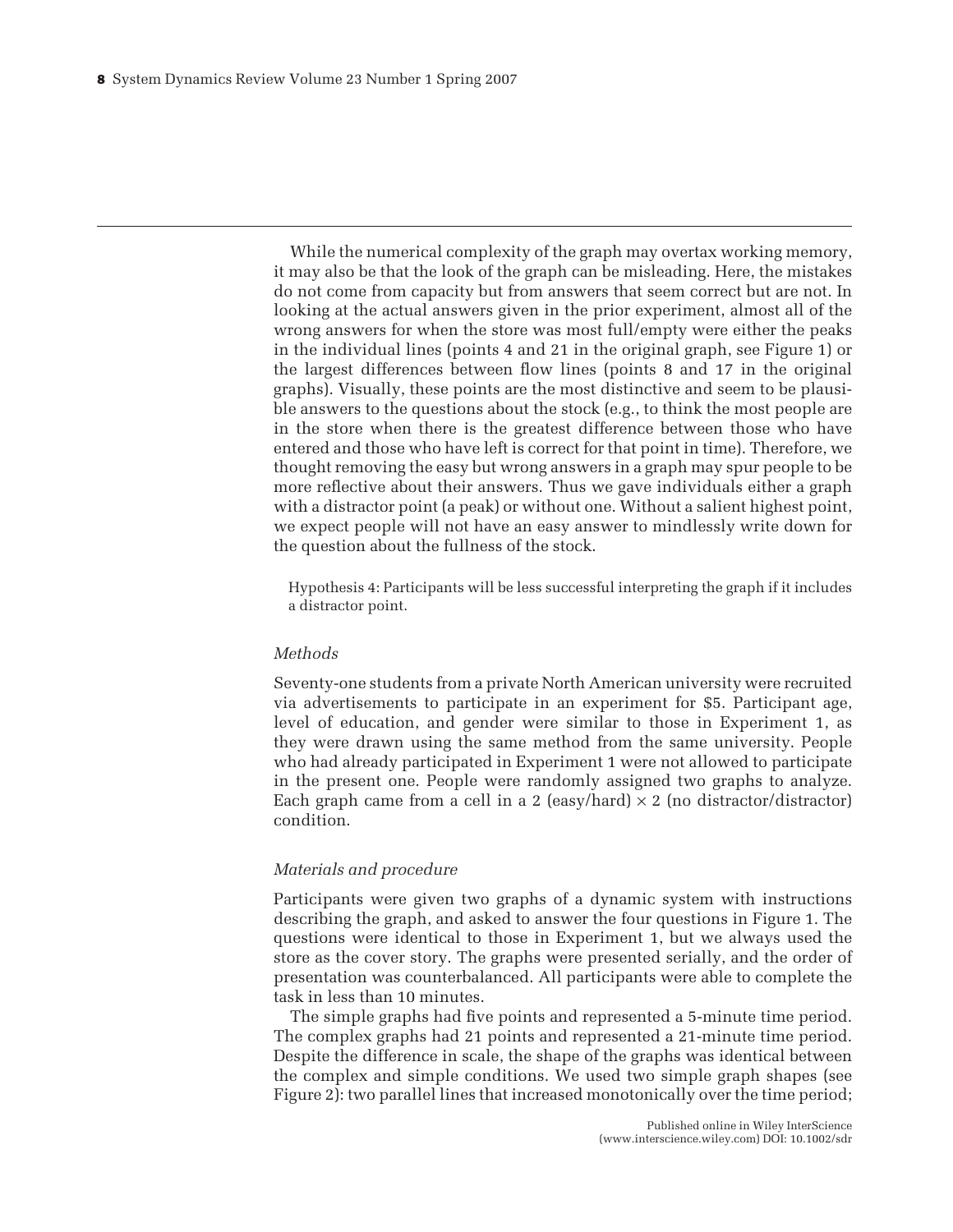

Fig. 2. Graphs used in each of the four conditions

Table 2(a). Percentage responding correctly to each question between conditions of Experiment 2

and two parallel lines that increased in the first half and then decreased in the second half.

## *Results and discussion*

The success rates for each condition are summarized in Table 2(a). To compare the effect of simplicity and having a distractor point on each response, we

| Shape    | Complexity | Questions |       |      |       |  |  |
|----------|------------|-----------|-------|------|-------|--|--|
|          |            | Enter     | Leave | Full | Empty |  |  |
| Line     | Easy       | 97%       | 97%   | 37%  | 37%   |  |  |
|          | Hard       | 89%       | 89%   | 36%  | 42%   |  |  |
| Triangle | Easy       | 89%       | 86%   | 36%  | 36%   |  |  |
|          | Hard       | 97%       | 100%  | 23%  | 31%   |  |  |

Published online in Wiley InterScience (www.interscience.wiley.com) DOI: 10.1002/sdr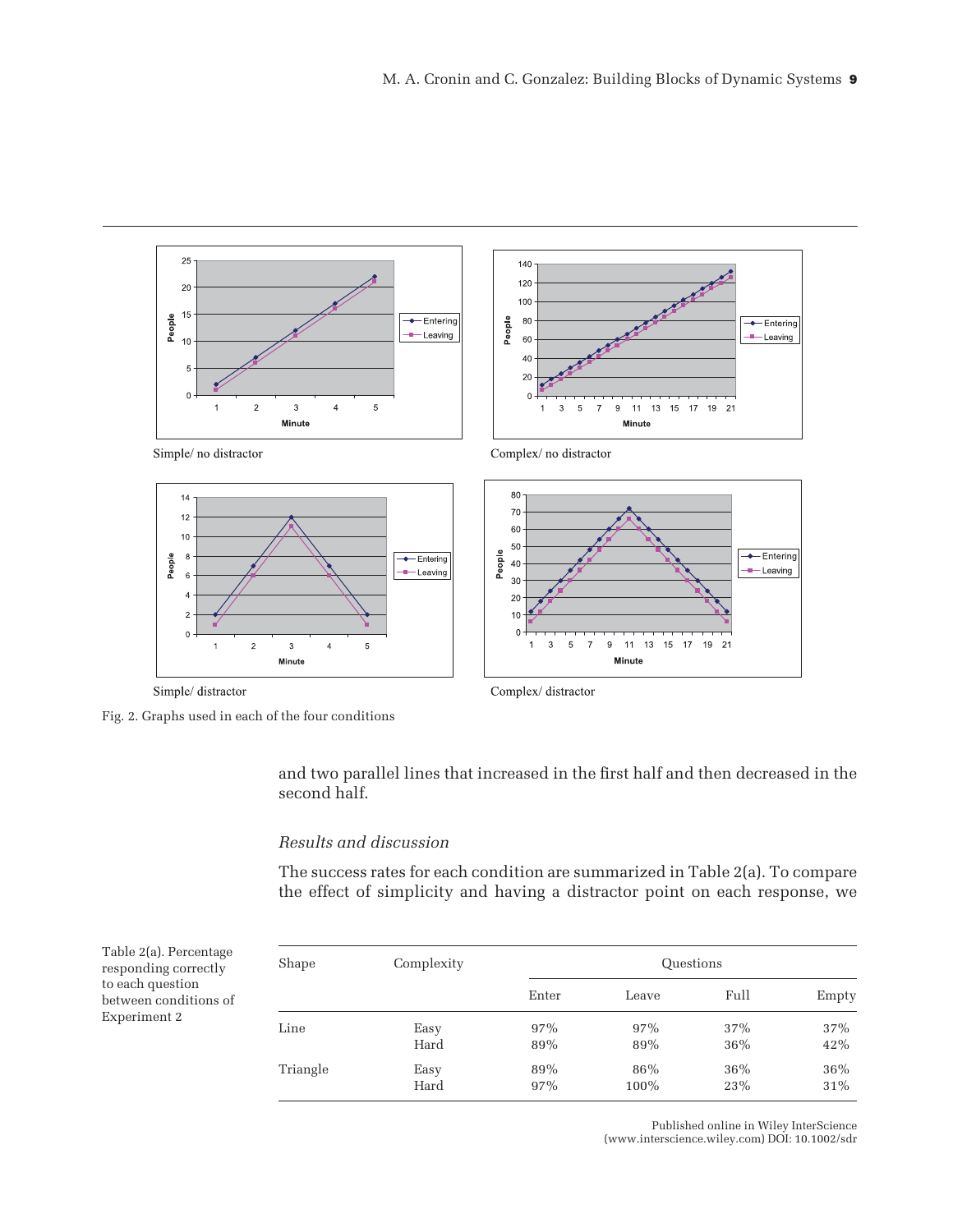|              | Enter          |             | Leave          |                    | Full           |             | Empty          |             |
|--------------|----------------|-------------|----------------|--------------------|----------------|-------------|----------------|-------------|
|              | Main<br>effect | Interaction | Main<br>effect | Interaction        | Main<br>effect | Interaction | Main<br>effect | Interaction |
| Shape        | 0.00           | $-1.44$     | $-0.43$        | $-19.37$           | 0.32           | 0.64        | 0.00           | 0.21        |
| Complexity   | 0.00           | $-1.44$     | $-0.00$        | $-19.12$           | 0.32           | 0.64        | 0.24           | 0.44        |
| $S \times C$ |                | 2.89        |                | 20.82              |                | $-0.60$     |                | $-0.39$     |
| $\chi^2$     | 0.000          | 3.948       | 0.433          | 9.134              | 1.620          | 2.313       | 0.486          | 0.812       |
| d.f.         | 2              | 3           | 2              | 3                  | 2              | 3           | 2              | 3           |
| p            | 1.000          | 0.260       | 0.805          | 0.028 <sup>1</sup> | 0.445          | 0.510       | 0.784          | 0.847       |

Table 2(b). Logistic regressions for shape and complexity predicting success on each question

*Note*: Standardized betas are given. None of the effects for shape, complexity, and their interaction are ever significant at *p* < 0.05. <sup>1</sup> The equation is significant due to the constant (not shown) which is significant a  $p = .006$ .

> again used a model-building approach with contrast-coded logistic regressions (Judd and McClelland, 1989). Table 2(b) displays these equations. Neither the main effects nor interaction affected the rate of success on any question.

> Once again, the rates of success are similar to the original Sterman task, and for the most part no differences were found among conditions. However, an interesting finding is that in Experiment 1 about 11% of the participants answered "cannot be determined" on the "stock" questions (questions 3 and 4). In this experiment, the rate jumped to 56% when the lines were parallel. We think this is the most significant finding of the present experiment.

> This experiment showed that the look of the graphs has an effect on how people answer the questions, but it was not in the way hypothesized. What we failed to anticipate was that the highest point for the inflow or outflow (minute 3/11 in the apex condition or minute 5/21 in the line condition—see Figure 2) meant choosing the same point for when the stock was most empty and most full. This means that participants would have been logically inconsistent to answer the questions as we thought they would. This is also different from the Experiment 1 graph, where two *different* time points gave themselves as likely answers to the questions about the stock (i.e., points 4 or 8 for most full, points 21 or 17 for most empty).

> The logical inconsistency resulting from having the same point as the time when the stock is most and least full, we believe, is what led people to answer "cannot be determined" at almost five times the normal rate. What was also surprising was that even with five points and even with two parallel lines, people did not correctly comprehend what was happening to the stock. Both of these findings led us to conclude that the graphical representation of the stock and flow is a strongly dominant effect on the interpretation of the dynamic system. In the final experiment, we try to corroborate this theory by predicting the kinds of mistakes people will make when answering questions about the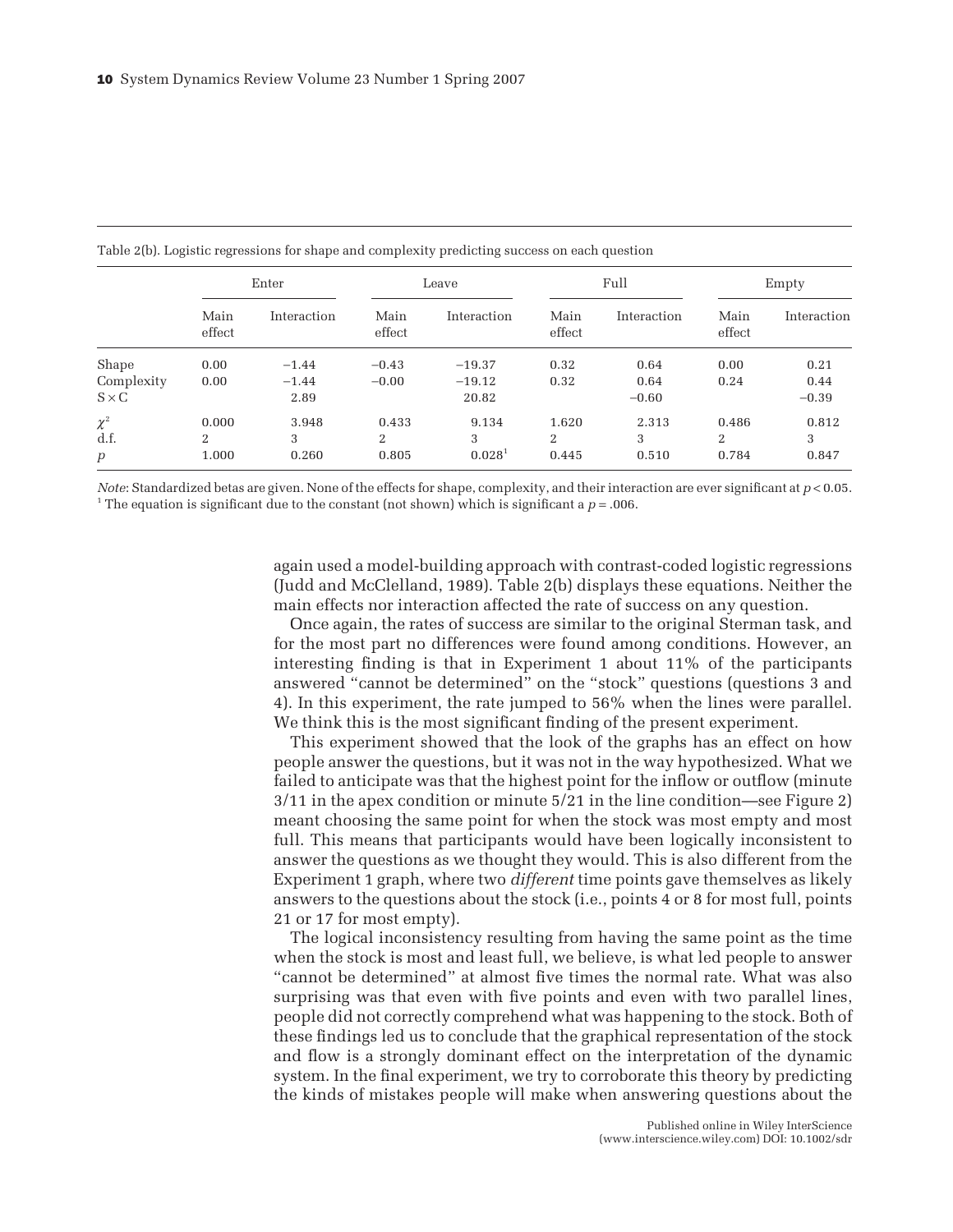stock in both the original Sterman (2000) graph as well as a simple graph modified from Experiment 2.

## Experiment 3

The results of the first two experiments suggest the visual depiction is a key factor in the answers given. In addition to the effect on "cannot be determined" answers described above, it seems that people also have other systematic aspects of their mistakes. Anecdotally, when people analyze the Sterman graph incorrectly, they seem to choose one of three alternate points for when the stock is most full/empty: the peak for the inflow (most full) or outflow (most empty), the place with the biggest momentary net flow difference (the gap), or "cannot be determined". This pattern is somewhat consistent with the "pattern-matching" explanation given in Booth Sweeney and Sterman (2007). Choosing "cannot be determined" is not really matching the pattern, while choosing the peak would imply "highest point = most full", and choosing the gap is a bit more sophisticated because it implies some attention to inflow vs. outflow at a moment of time.

We argue that pattern matching is a too general explanation for how people answer these questions. People make some calculations about the stock, but these are often incorrectly constructed. Also, we believe that people ignore the accumulation of the stock from previous time periods. We suggest that people's tendency to ignore information not explicitly given (Fischhoff and Downs, 1997; Ross and Creyer, 1992) is responsible for this mistake. Therefore, people will look at the difference between the inflow and outflow when thinking about the stock (that information is given in the graph), but they will ignore current accumulation in the stock. This implies people will answer in a way that is consistent with the instantaneous relationship between the flows and the stock.

Hypothesis 5: Participants who incorrectly answer the questions about the level of the stock are likely to pick the point based on the momentary difference in net flow.

We also argue that although people's understanding of the stock is diminished as they ignore the accumulation/depletion of the stock, people are nonetheless aware that a stock cannot be most full and most empty at the same time. We therefore suggest that when a graph does not have unique points for the maximum and minimum net flow, it will prompt people to increase the amount of "cannot be determined" answers. This should also corroborate that people are focusing on the momentary net flow, as one must ignore accumulation/ depletion to compare across points with equal net flow.

Hypothesis 6: When there are more than two points where the maximum/minimum net flow are different, the amount of "cannot be determined" answers will be increased.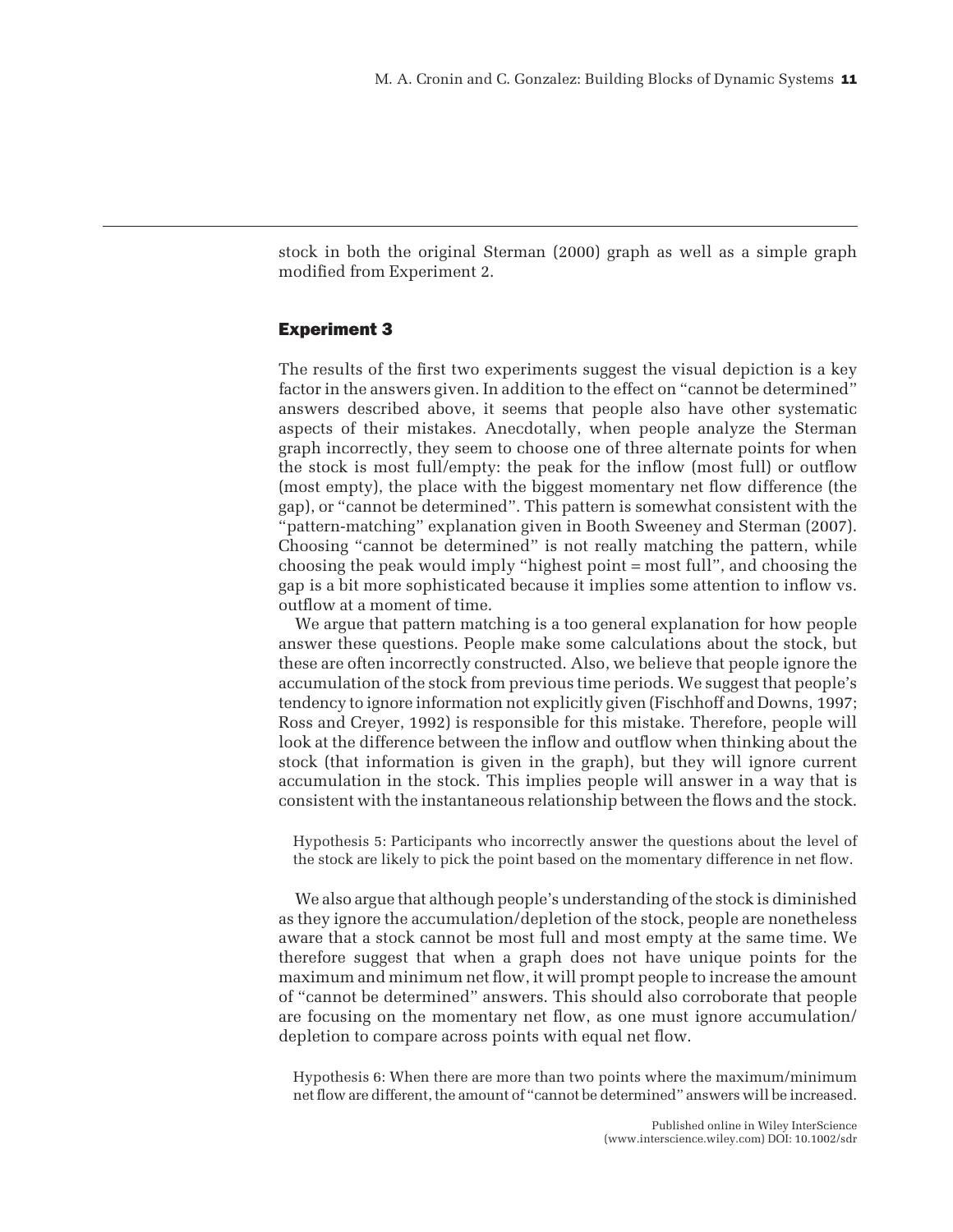### *Methods*

Thirty-six undergraduate students from a large North American public university participated as part of a class exercise in a senior-level management course. Students ranged in age from 21 to 45 years old; approximately one half were female.

## *Materials and procedure*

Participants received two graphs about which they answered the same questions as in Experiments 1 and 2. The first graph was the original graph (Figure 1). Participants then received the *gap* graph (see Figure 3), where there is a single point where the gap between inflow and outflow is largest, and multiple points where the net flow was smallest.

Fig. 3. Gap graph



## *Results and discussion*

In Hypothesis 5 we predicted that participants who incorrectly answered questions about the level of the stock would be systematic in their mistakes. That is, they would pick the point in time based on the *momentary* difference between inflow and outflow. To test this, we looked at how participants answered each Q3 and Q4. We coded their answers based on the visual description of the point chosen.

We looked at the subset of participants who did not correctly answer the stock-related questions (Q3 and Q4). We coded their answers on Q3/Q4 dichotomously: 1 if they picked the point(s) of greatest/least net difference, and 0 if they picked anything else (which was either "cannot be determined" or the peak for the corresponding flow line). In this coding scheme a success (i.e., 1) indicated consistency with our Hypothesis 5.

We compared whether the rate for picking this point was higher than 33% using a binomial test. This is the odds of picking the "net difference" point randomly from among the three choices. When answering when the most people were in the store, participants selected the time showing the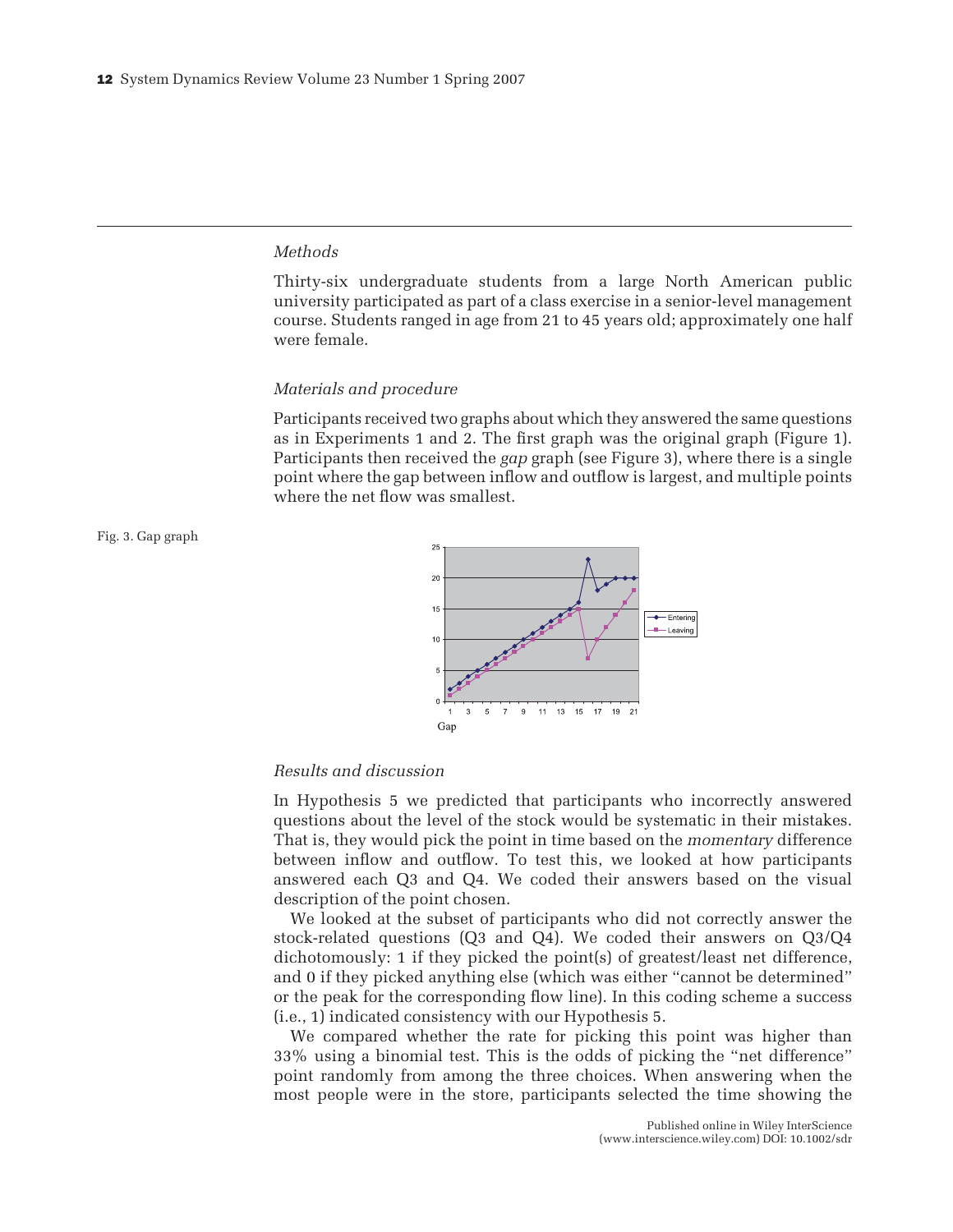largest positive net flow 25 out of the 30 times, and this was significant (*p* < 0.001). For the question asking when the fewest people were in the store, 16 of 31 people picked the time showing the largest negative net flow, and this was significant also  $(p = 0.04)$ .

To test whether multiple points of equal net flow led to an increase in "cannot be determined" (CBD) answers (Hypothesis 6), we compared Q4 to Q3 on the single gap graph. There were multiple points of minimum net flow, but only one point of maximum net flow. Interestingly, the rates of CBD answers were not significantly different between Q3 and Q4 (12/23 vs. 13/23, respectively, *p* = 1 using Fisher's exact test).

Curiously, the overall rate of CBD answers for the gap graph was high (12 of 23 people put CBD for both Q3 and Q4), so we compared this rate to the rates of CBD answers found in Experiments 1 and 2 using a binomial test with the expected rates of CBD answers from each prior study (11% and 56%, respectively). We found that the CBD rate for the gap graph was significantly different from the rate in Experiment 1 with the Sterman graph (*p* < 0.001) but not from the rate in Experiment 2 with the parallel line graphs  $(p = 0.87)$ .

The results of Experiment 3 support our hypothesis that people focus on the differences between the flows at a single point in time (Hypothesis 5). We believe that it is the preference for given information (Fischhoff *et al.*, 1978; Klein, 1999) which is at the heart of this matter. Yet the results for Hypothesis 6 merit further attention. More than one point where the net flow is maximum/ minimum appears to make people more likely to erroneously assume that the stock's most/least full point cannot be determined (Hypothesis 6). But answering CBD when there were multiple points of smallest net difference between inflow and outflow tended to increase the "cannot be determined" answers for questions about when the stock is most full (which was a single point). Logically, people should perceive this difference as indicating the point where the stock is most full (as they did in the original Sterman graph), and only put CBD for when the stock is most empty. These inconsistencies may suggest that information on outflows is somehow harder to integrate than information on inflows. It may also suggest that people want to answer questions about the stock as a pair (e.g., CBD for one means CBD for the other), so that the answers are not independent.

## General discussion and future research

In summary, we believe that our results suggest some ways in which graphs of dynamic systems are understood and what this implies for teaching system dynamics. The clearest finding is that the visual representation of the dynamic system is the critical source of difficulty for understanding the relationship between flows and the stock. In particular, the graphical depiction used as the baseline for this research seems to direct attention to some things (e.g., flows)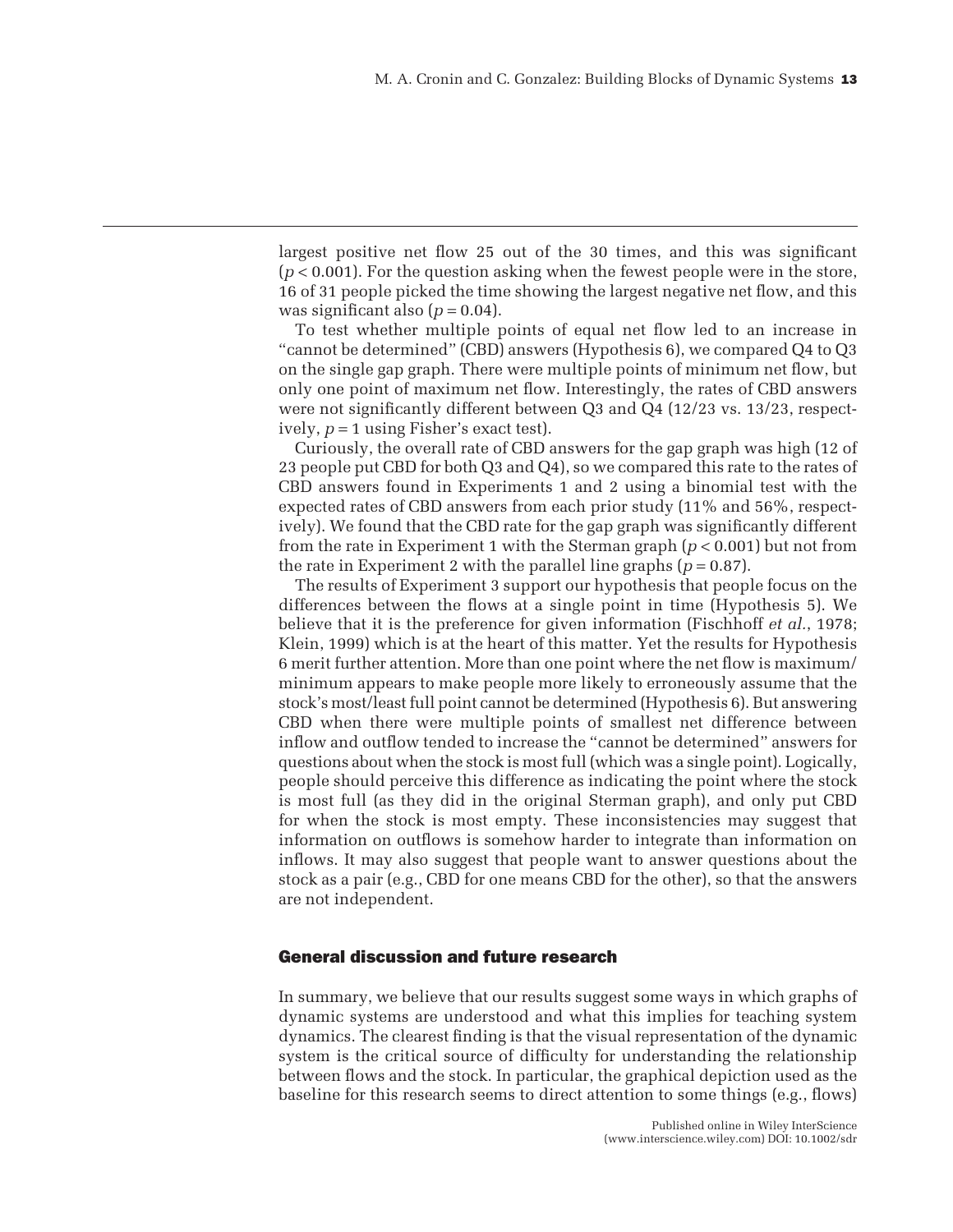and not others (e.g., stocks) in a particular way, and these problems set the stage for subsequent mistakes.

Our findings also suggest that people do have some understanding about the dynamics of a stock. The pattern of mistakes suggests people understand a stock is related to net flow, as Booth Sweeney and Sterman (2000, 2007) found, but also that they understand it cannot be most full and empty at the same time. It would appear that the trouble comes from how people adapt their understanding to the given graph—namely, that they look for single points where net flow is maximum or minimum, and they forget about any accumulation or depletion from before that point.

Others (Moxnes, 1998; Sterman, 1989) have explained people's pattern of response to stock and flow systems as the result of using a pattern-matching heuristic. We wonder if this is the only explanation. Looking at the actual answers given for the stock question, they were usually salient points on the graph (e.g., the smallest or biggest gap, the highest or lowest point). Yet these points are not considered in isolation. Our results suggest that people are doing some calculations about the net flow, as evidenced by people's answers in Experiment 3. If people were only matching patterns, we would expect to see a less consistent distribution of answers to the stock questions.

Our results also qualify the notion of the "static" mental models Moxnes (1998) theorized as responsible for people's errors on stock and flow problems. Moxnes argued that people have mental models where the relationship between the components in a dynamic system are seen as fixed; in other words, people think "more  $X =$  less Y" (static) rather than "the relationship of X to Y depends on the level of X" (dynamic). In our results, we observed a different kind of "static" mental model, in particular one that does not include change over time (i.e., Stock = In − Out, rather than New Stock = In − Out + Current stock). Future research should seek to determine if people really think of the relationships in their mental model as constant or simply that they have incorrectly specified a rule for how the systems interrelate (i.e., they are aware that components are dependent on each other, but have failed to correctly "write the equation").

We also think that it is important to reinforce that our experiments found no indication that the graphs were too complicated, or that numerical difficulty was the source of the problem. First, two straight parallel lines with five data points each, which could have been solved mechanically by doing secondgrade level subtraction and addition, still showed a very low (37%) success rate for questions on the level of the stock. Second, the simplest graph (two parallel lines with five points) showed a statistically equal rate of success on the questions as the original Sterman graph, which had peaks, troughs, crossovers, and 30 points. If capacity played a role, these rates should have been different. This is important because cognitive capacity is often one of the first alternative explanations people have upon reading this research.

Taken together we would suggest that poor understanding of dynamic systems evidenced by people predicting the behavior of a stock is in part a function of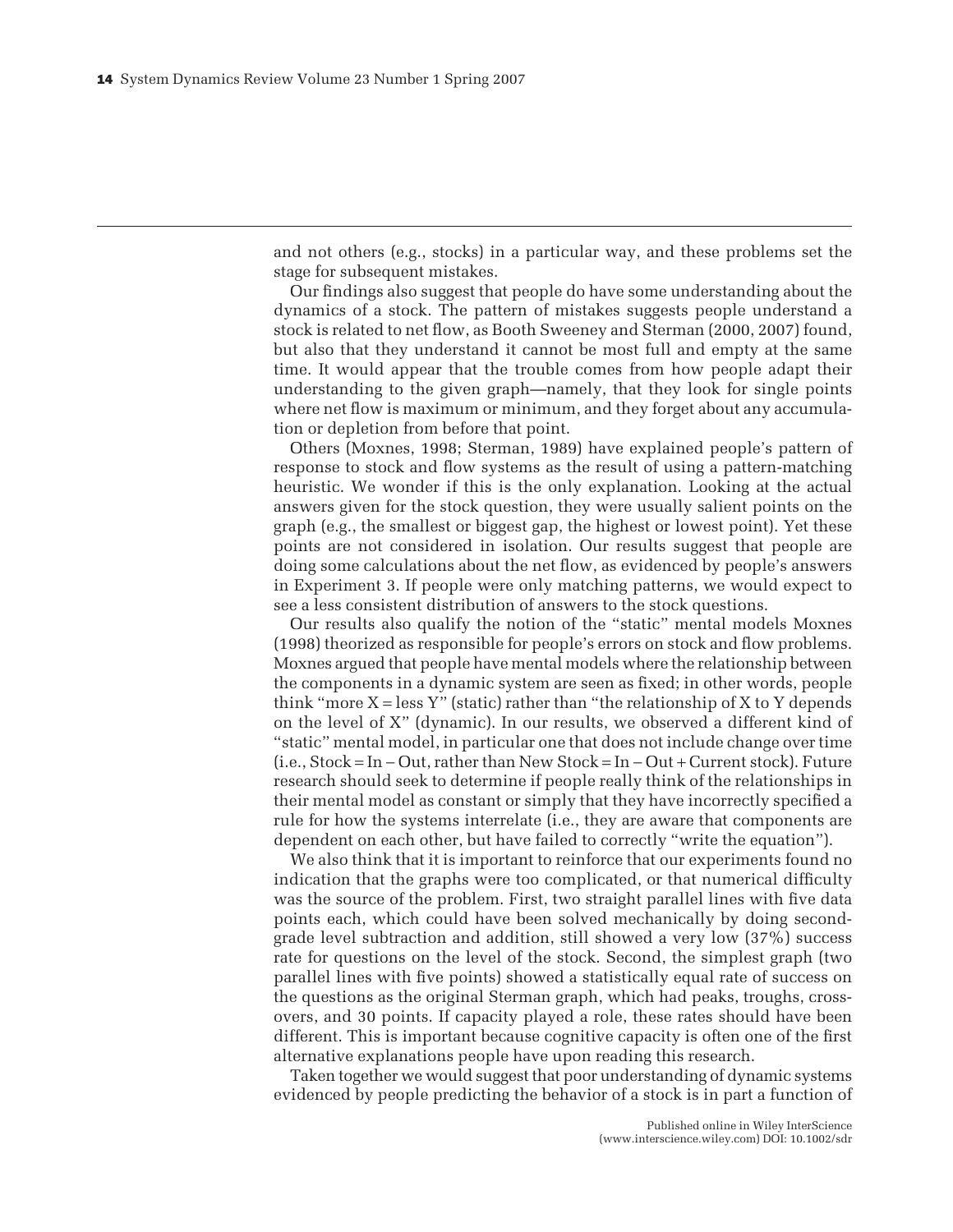mental encoding of the problem. In these cases, the visual stimulus seemed to have the most salience in term of the (mis)encoding of the dynamic system. While we believe domain familiarity, cognitive effort, and computational complexity can safely be ruled out, there are many other potential mechanisms that we think deserve explanation based on our results.

The first would be to discover how people are actually encoding stock and flow problems. A more detailed analysis of people's thinking patterns, potentially using protocol analysis (Ericsson and Simon, 1993), may be helpful. Alternately, one could use different kinds of physical materials and allow people to explore the stock and flow relationships using these (see Zuckerman and Resnick, 2003). One would need to focus on the initial construction of the mental representation (Hayes and Simon, 1974) to see which relations between problem components were correct or incorrect. At the same time, people may hold incorrect beliefs about the relationship of stocks to flows, as was found using the systems thinking inventory (Booth Sweeney and Sterman, 2000). Again, these prior beliefs could be tested to see if they interfere with subsequent problem encoding and solving.

The idea that people have incorrect beliefs about the relationship between stocks and flows may explain why people are not able to overcome their initial misperceptions. Alternatively, research on insight (Sternberg and Davidson, 1995) has shown how people can get stuck in their original (incorrect) problem representations. Thus, people's continued misperception may be less a matter of incorrect knowledge and more a matter of incorrect problem representation.

Finally, it may just be that the time-dependent nature of these problems is what causes the difficulty—a common theme in much system dynamics research (Sterman, 2002). Yet *how* time dependency creates difficulty in these problems is still a question with at least two possible answers. One is that most people have difficulty thinking forward more than one move or cycle. Ho *et al.* (1998) showed this using problems where the more "turns ahead" one can think through, the better a person's answer is and the more they get rewarded. They find that the modal response is for people to think ahead one move. Alternately, people also have a hard time reconciling flows over time. A common classroom problem is the "horse trading problem", which says: "Bill buys a horse from you at \$100 then sells it back to you at \$110, then Bill buys the same horse back from you at \$120 and sells it back to you at \$130. How much money did Bill make or lose?" People often get this problem wrong because they miscalculate the flow, despite it being a simple problem. Breaking down what it is about time dependency that causes people difficulty assessing flows may help in system dynamics education.

Speaking to the larger problem of how to teach system dynamics, it may be that correcting people's encoding of stock and flow problems, readjusting their current beliefs about these problems, and overcoming the inherent difficulties in understanding the nature of stocks and flows all require different methods. Only more research will tell. In the meantime, our results suggest that in all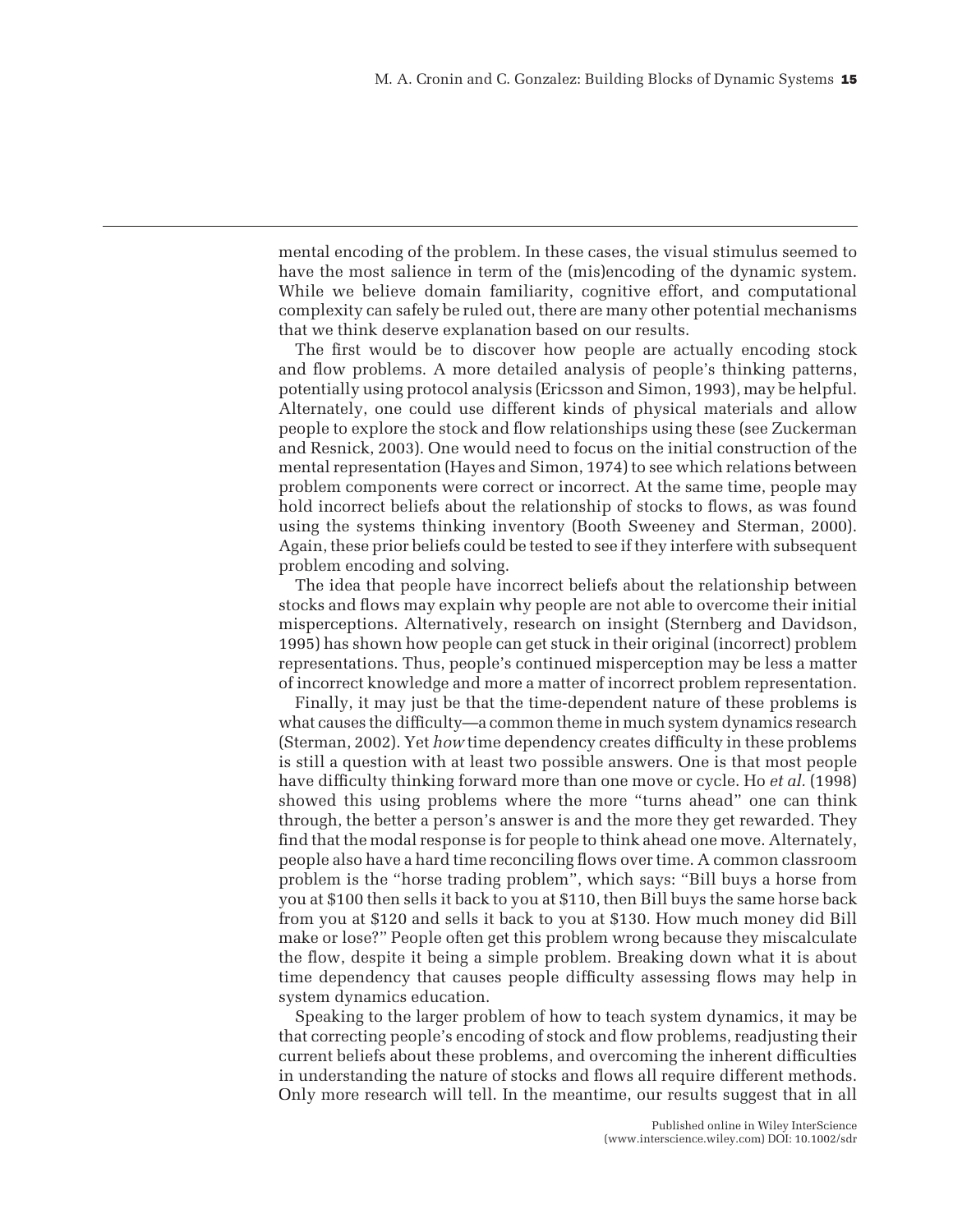research it will be important to partial out the perceptual difficulties related to the interpretation of graphs from the inherent difficulties in understanding stocks, flows, and time delays. Our results say that in understanding system dynamics a picture may not be worth 1000 words.

### References

- Booth Sweeney L, Sterman JD. 2000. Bathtub dynamics: initial results of a systems thinking inventory. *System Dynamics Review* **16**: 249–294.
- Booth Sweeney L, Sterman JD. 2007. Understanding complacency about climate change: Adults' mental models of climate change violate conservation of matter. *Climatic Change* **80**: 213–238.
- Budescu DV, Weinberg S, Wallsten TS. 1988. Decisions based on numerically and verbally expressed uncertainties. *Journal of Experimental Psychology: Human Perception and Performance* **14**(2): 281–294.
- Cacioppo JT, Petty RE. 1989. The elaboration likelihood model: the role of affect and affect-laden information processing in persuasion. In *Cognitive and Affective Responses to Advertising*, Cafferata P, Tybout AM (eds). Lexington Books: Lexington, MA; 69–89.
- Cacioppo JT, Petty RE, Stoltenberg CD. 1985. Processes of social influence: the elaboration likelihood model of persuasion. In *Advances in Cognitive-Behavioral Research and Therapy*, Vol. 4, Kendall PC (ed.). Academic Press: San Diego, CA; 215–274.
- Chaiken S, Leiberman A, Eagly AH. 1989. Heuristic and systematic processing within and beyond the persuasion context. In *Unintended Thought*, Uleman JS, Bargh JA (eds). Guilford Press: New York; 212–252.
- Charness N. 1991. Expertise in chess: the balance between knowledge and search. In *Toward a General Theory of Expertise: Prospects and Limits*, Ericsson KA, Smith J (eds). Cambridge University Press; New York; 39–63.
- Chi MTH, Feltovich PJ, Glaser R. 1981. Categorization and representation of physics problems by experts and novices. *Cognitive Science* 5: 121–152.
- Epstien S, Pacini R, Denes-Raj V, Heier H. 1996. Individual differences in intuitive– experiential and analytical–rational thinking styles. *Journal of Personality and Social Psychology* **71**: 390–405.
- Ericsson KA, Simon HA. 1993. *Protocol Analysis: Verbal Reports as Data* (rev. edn). MIT Press: Cambridge, MA.
- Fischhoff B, Downs J. 1997. Accentuate the relevant. *Psychological Science* **8**(3): 154–158.
- Fischhoff B, Slovic P, Lichtenstein S. 1978. Fault trees: sensitivity of estimated failure probabilities to problem representation. *Journal of Experimental Psychology: Human Perception and Performance* **4**(2): 330–344.
- Hayes JR, Simon HA. 1974. Understanding written problem instructions. In *Knowledge and Cognition*, Gregg LW (ed.). Erlbaum: Hillsdale, NJ; 167–200.
- Ho T-H, Camerer CF, Weigelt K. 1998. Iterated dominance and iterated best response in experimental "p-beauty contests". *American Economic Review* **88**(4): 947–969.
- Judd CM, McClelland GH. 1989. *Data Analysis: A Model Comparison Approach*. Harcourt Brace Jovanovich: Orlando, FL.